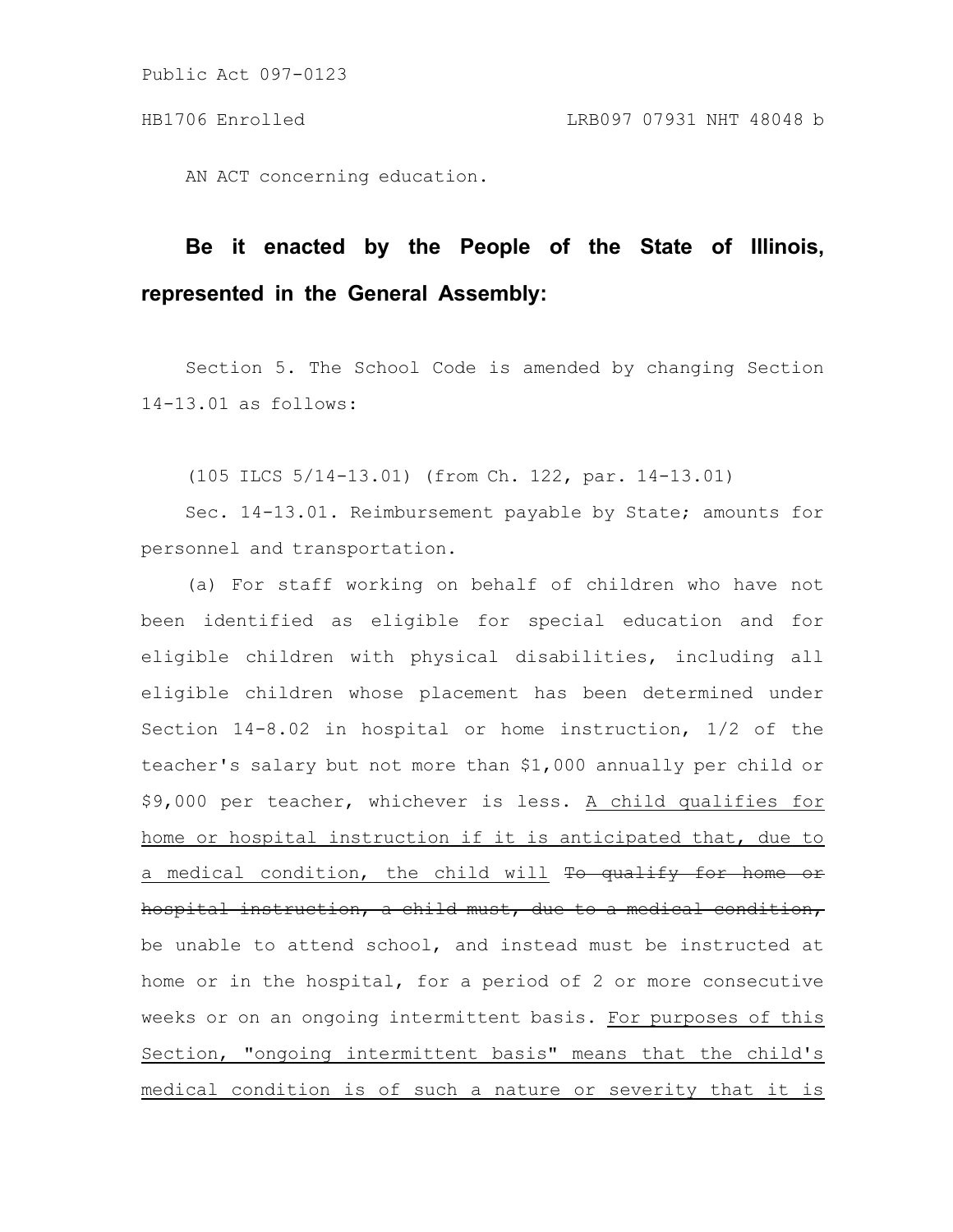anticipated that the child will be absent from school due to the medical condition for periods of at least 2 days at a time multiple times during the school year totaling at least 10 days or more of absences. There shall be no requirement that a child be absent from school a minimum number of days before the child qualifies for home or hospital instruction. In order to establish eligibility for home or hospital services, a student's parent or guardian must submit to the child's school district of residence a written statement from a physician licensed to practice medicine in all of its branches stating the existence of such medical condition, the impact on the child's ability to participate in education, and the anticipated duration or nature of the child's absence from school. Home or hospital instruction may commence upon receipt of a written physician's statement in accordance with this Section, but instruction shall commence not later than 5 school days after the school district receives the physician's statement. Special education and related services required by the child's IEP or services and accommodations required by the child's federal Section 504 plan must be implemented as part of the child's home or hospital instruction, unless the IEP team or federal Section 504 plan team determines that modifications are necessary during the home or hospital instruction due to the child's condition. Eligible children to be included in any reimbursement under this paragraph must regularly receive a minimum of one hour of instruction each school day, or in lieu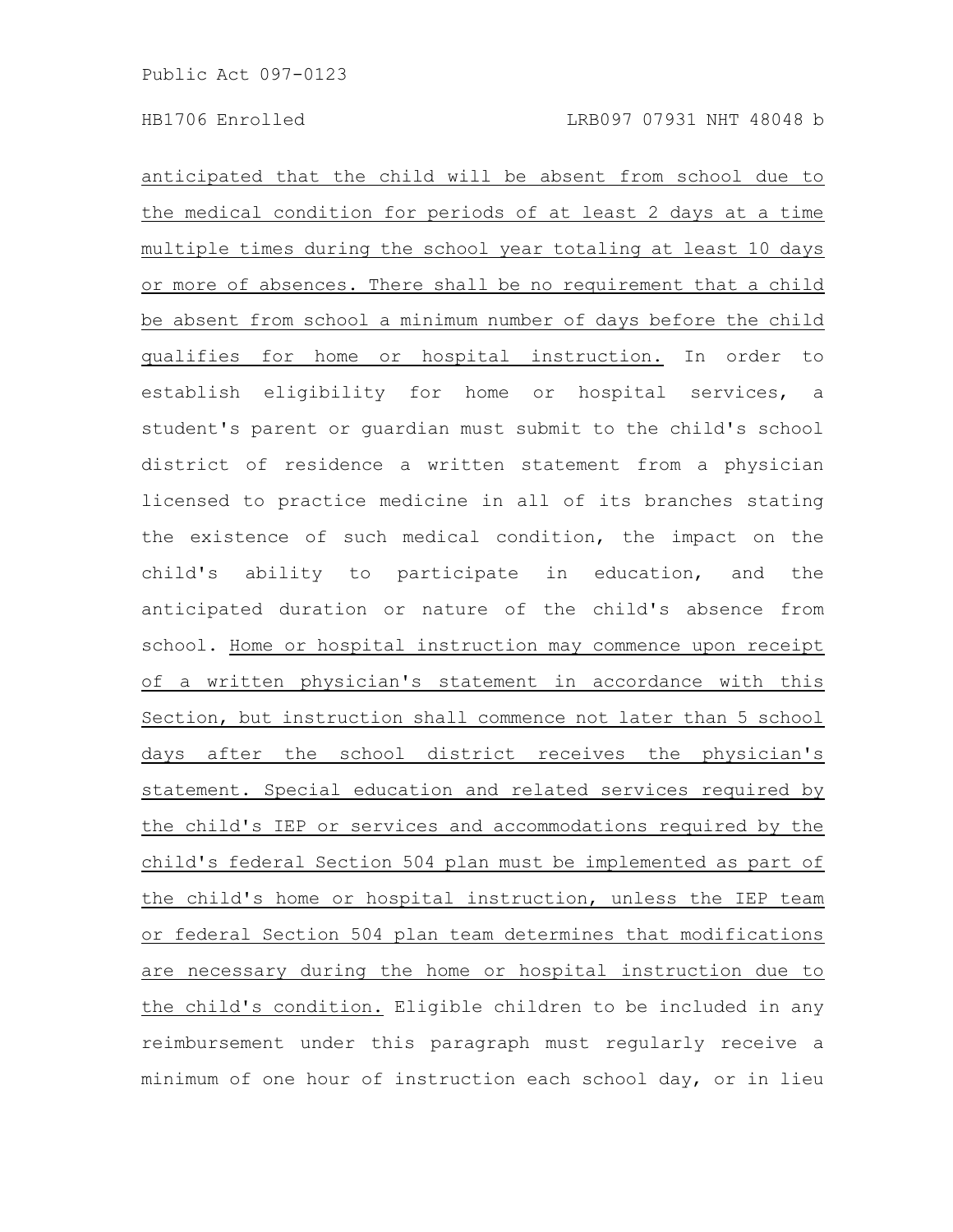Public Act 097-0123

## HB1706 Enrolled LRB097 07931 NHT 48048 b

thereof of a minimum of 5 hours of instruction in each school week in order to qualify for full reimbursement under this Section. If the attending physician for such a child has certified that the child should not receive as many as 5 hours of instruction in a school week, however, reimbursement under this paragraph on account of that child shall be computed proportionate to the actual hours of instruction per week for that child divided by 5. The State Board of Education shall establish rules governing the required qualifications of staff providing home or hospital instruction.

(b) For children described in Section 14-1.02, 80% of the cost of transportation approved as a related service in the Individualized Education Program for each student in order to take advantage of special educational facilities. Transportation costs shall be determined in the same fashion as provided in Section 29-5. For purposes of this subsection (b), the dates for processing claims specified in Section 29-5 shall apply.

(c) For each qualified worker, the annual sum of \$9,000.

(d) For one full time qualified director of the special education program of each school district which maintains a fully approved program of special education the annual sum of \$9,000. Districts participating in a joint agreement special education program shall not receive such reimbursement if reimbursement is made for a director of the joint agreement program.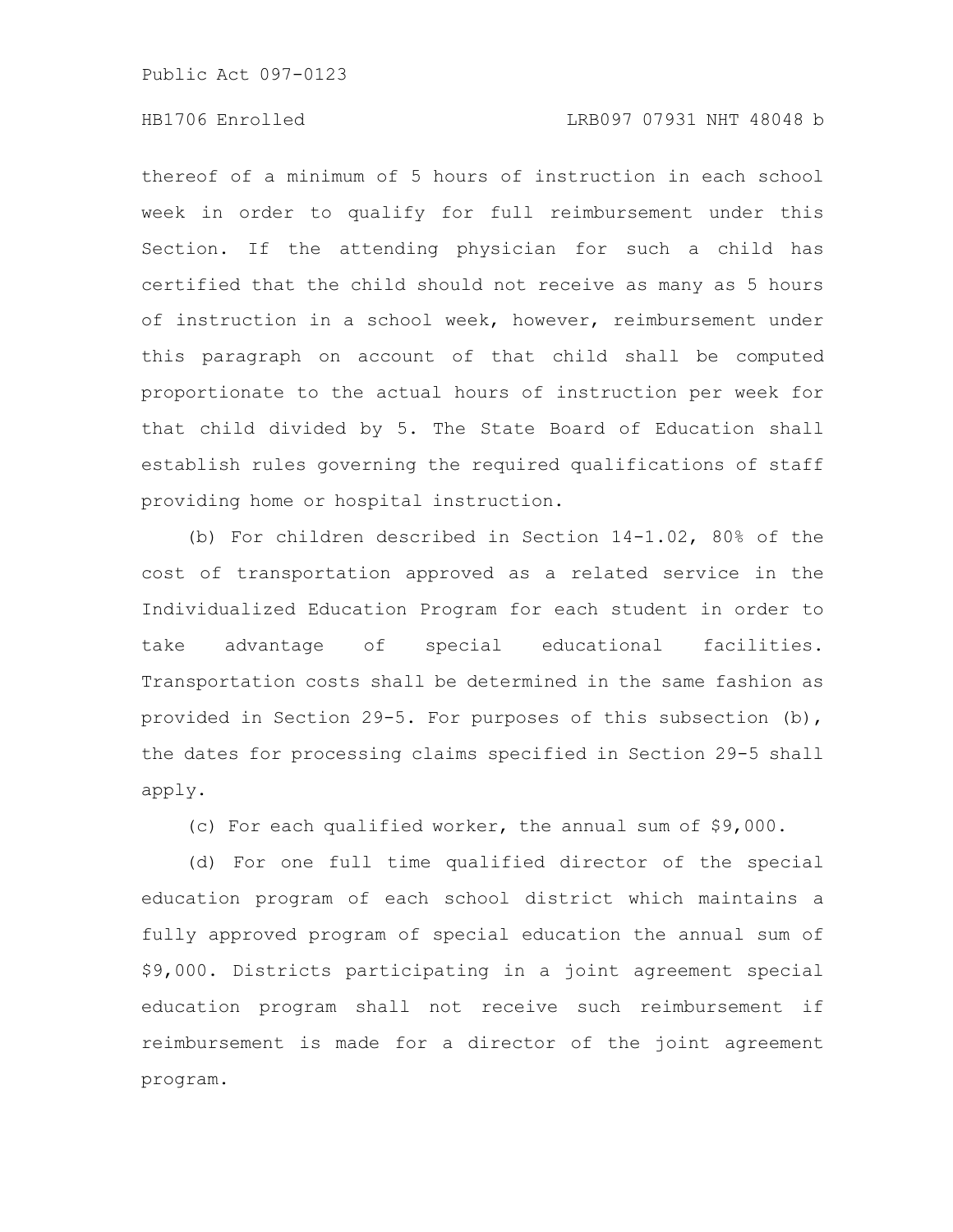## HB1706 Enrolled LRB097 07931 NHT 48048 b

- (e) (Blank).
- (f) (Blank).

(g) For readers, working with blind or partially seeing children 1/2 of their salary but not more than \$400 annually per child. Readers may be employed to assist such children and shall not be required to be certified but prior to employment shall meet standards set up by the State Board of Education.

(h) For non-certified employees, as defined by rules promulgated by the State Board of Education, who deliver services to students with IEPs, 1/2 of the salary paid or \$3,500 per employee, whichever is less.

The State Board of Education shall set standards and prescribe rules for determining the allocation of reimbursement under this section on less than a full time basis and for less than a school year.

When any school district eligible for reimbursement under this Section operates a school or program approved by the State Superintendent of Education for a number of days in excess of the adopted school calendar but not to exceed 235 school days, such reimbursement shall be increased by 1/180 of the amount or rate paid hereunder for each day such school is operated in excess of 180 days per calendar year.

Notwithstanding any other provision of law, any school district receiving a payment under this Section or under Section 14-7.02, 14-7.02b, or 29-5 of this Code may classify all or a portion of the funds that it receives in a particular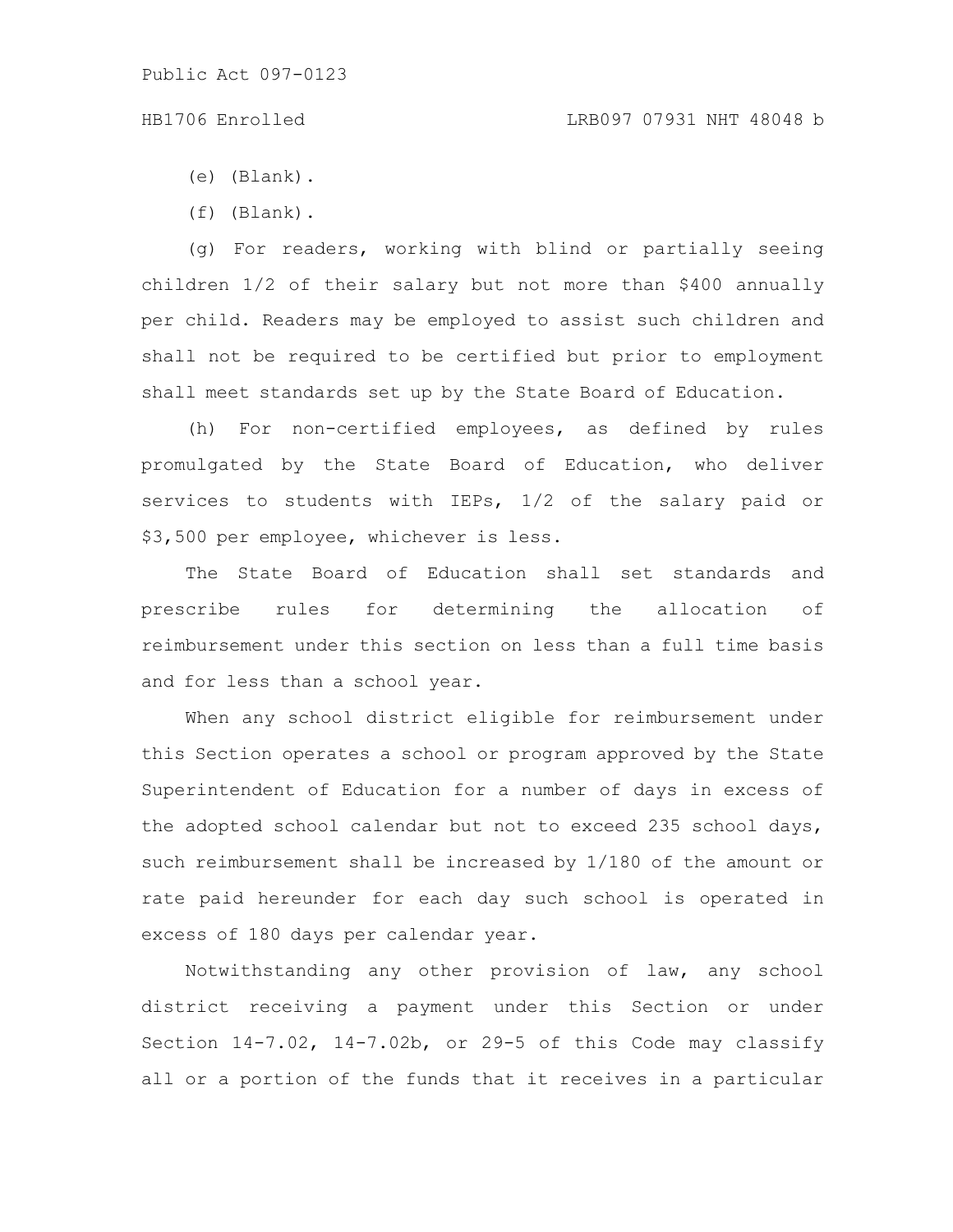fiscal year or from general State aid pursuant to Section 18-8.05 of this Code as funds received in connection with any funding program for which it is entitled to receive funds from the State in that fiscal year (including, without limitation, any funding program referenced in this Section), regardless of the source or timing of the receipt. The district may not classify more funds as funds received in connection with the funding program than the district is entitled to receive in that fiscal year for that program. Any classification by a district must be made by a resolution of its board of education. The resolution must identify the amount of any payments or general State aid to be classified under this paragraph and must specify the funding program to which the funds are to be treated as received in connection therewith. This resolution is controlling as to the classification of funds referenced therein. A certified copy of the resolution must be sent to the State Superintendent of Education. The resolution shall still take effect even though a copy of the resolution has not been sent to the State Superintendent of Education in a timely manner. No classification under this paragraph by a district shall affect the total amount or timing of money the district is entitled to receive under this Code. No classification under this paragraph by a district shall in any way relieve the district from or affect any requirements that otherwise would apply with respect to that funding program, including any accounting of funds by source, reporting